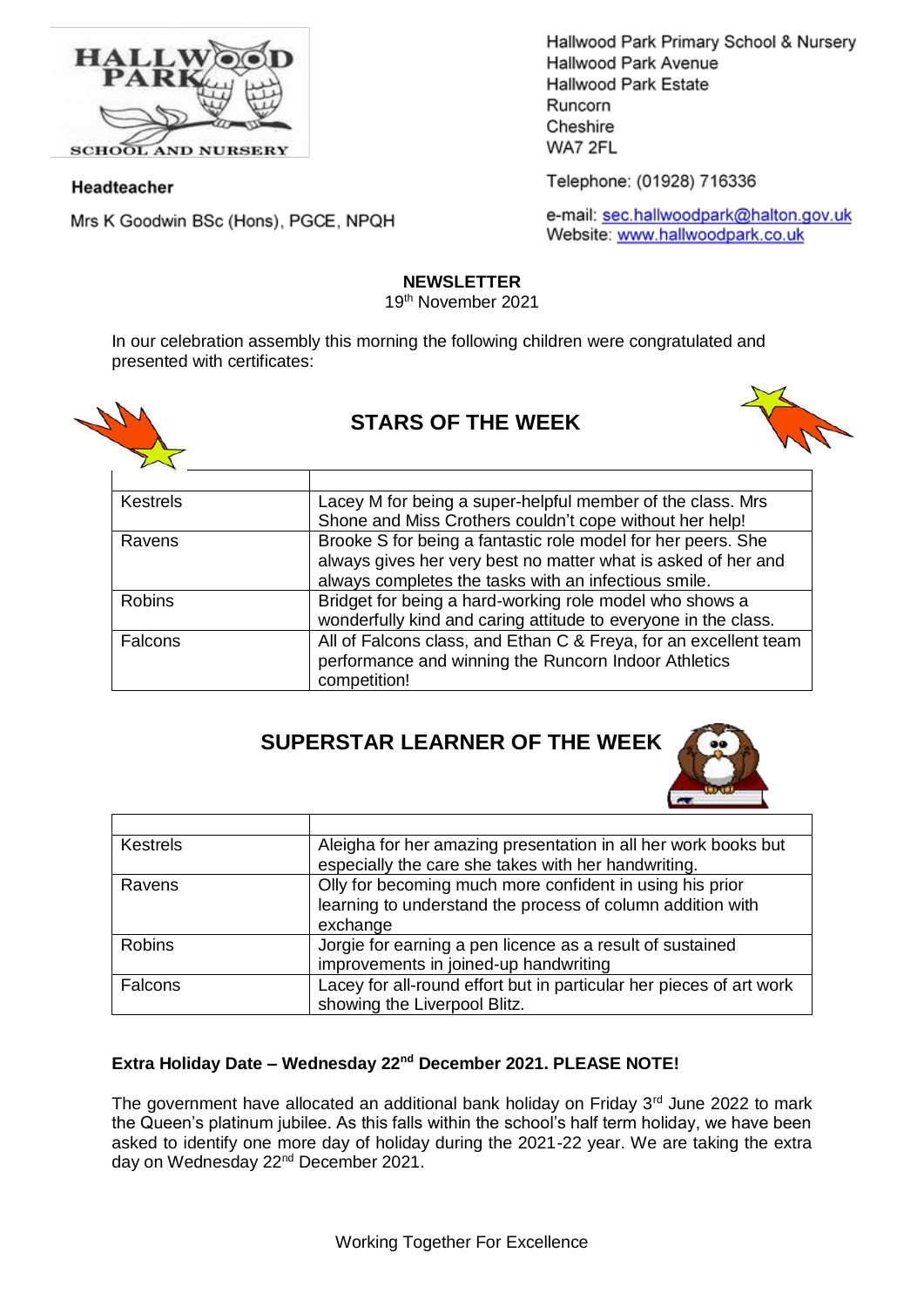## **Enjoy and Achieve – Aiming High**

Our Year 6 pupils and a couple of Year 5 pupils took part in the Runcorn Indoor Athletics competition last Friday afternoon. There were 10 schools involved and we came first! The children were presented with medals and will be awarded the cup.

We are incredibly proud of the children – not just because they won the whole competition, but because they showed such a good sporting attitude all afternoon and their behaviour was impeccable. WELL DONE!



#### **Other reasons to be proud……**

Four children accompanied Mrs Lewtas and Miss Chesters to the Remembrance Sunday ceremony at the cenotaph last Sunday afternoon. They laid a poppy wreath on behalf of the school and they made us very proud of their excellent behaviour and respectful attitude.

We took all of the Key Stage 1 and Key Stage 2 children to the cinema yesterday morning and we could not have been more proud of them. They picked up compliments as they walked up the road and they enjoyed the film in good spirits. At the end, they tidied up after themselves so we didn't leave any mess. Everyone had a wonderful time!

On all of these occasions, the children have helped to promote the good reputation of the school, so we are incredibly proud of them.

## **Anti-Bullying Week (15th – 19th November) – "One Kind Word".**

Teachers have given some focus to anti-bullying week this week and we hope that it may prompt some discussions at home too. Our value of the month for November is "empathy" and so we have focused on the consideration of other people's feelings.

## **Children in Need**

Lots of children dressed up today in their Pudsey or spotty outfits to raise money for Children in Need. Thank you for supporting this worthwhile cause. The children looked amazing.